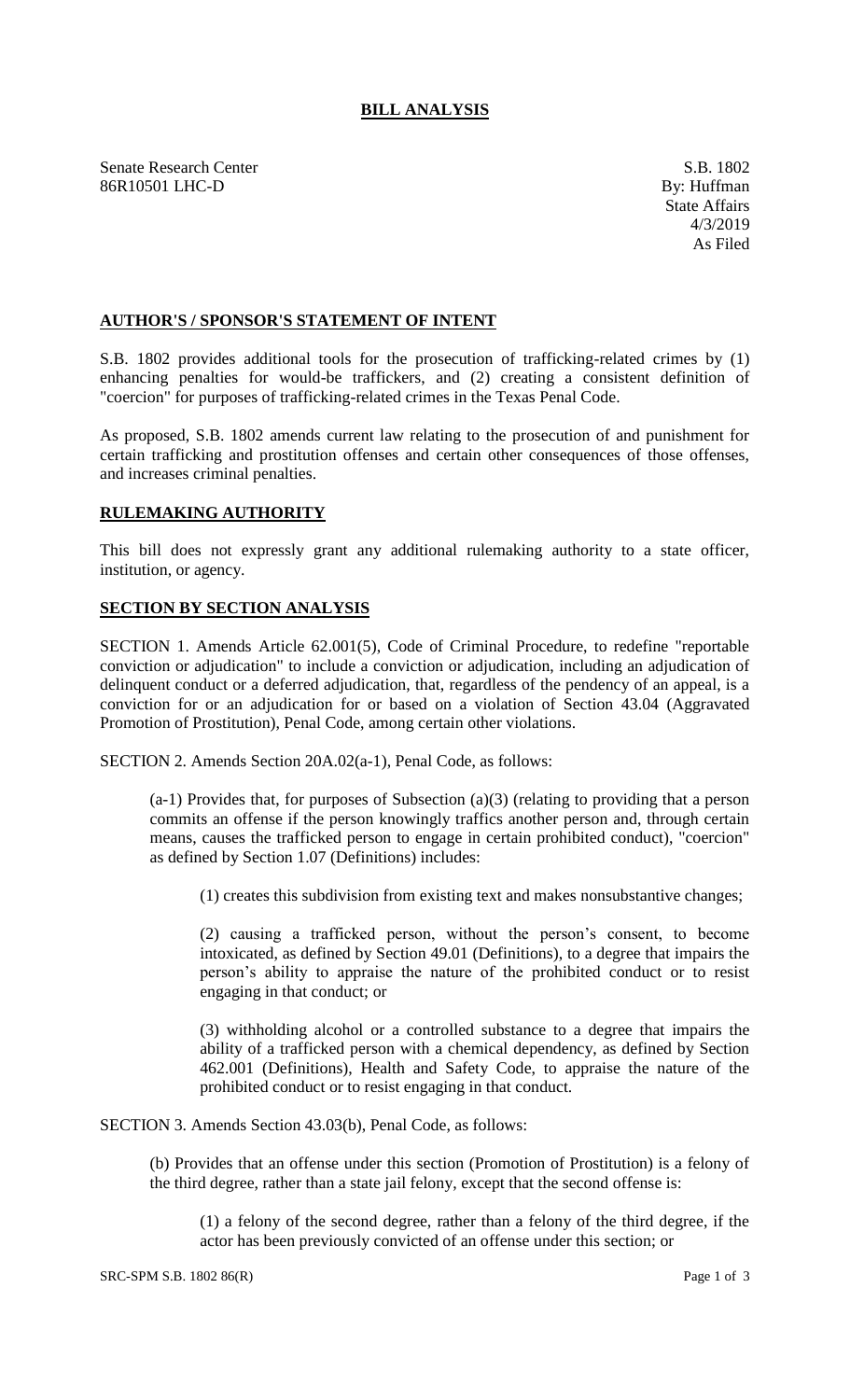(2) a felony of the first degree, rather than a felony of the second degree, if the actor engages in certain conduct involving a person younger than 18 years of age engaging in prostitution, regardless of whether the actor knows the age of the person at the time of the offense.

SECTION 4. Amends Section 43.04(b), Penal Code, as follows:

(b) Provides that an offense under this section (Aggravated Promotion of Prostitution) is a felony of the first degree. Deletes existing text providing that an offense under this section is a felony of the second degree, except that the offense is a felony of the first degree if the prostitution enterprise uses as a prostitute one or more persons younger than 18 years of age, regardless of whether the actor knows the age of the person at the time of the offense.

SECTION 5. Amends Section 43.05, Penal Code, by amending Subsections (a) and (b) and adding Subsection (d), as follows:

(a) Provides that a person commits an offense if the person knowingly:

(1) causes another by force, threat, coercion, or fraud, rather than by force, threat or fraud, to commit prostitution; or

(2) makes no changes to this subdivision.

(b) Provides that an offense under this section (Compelling Prostitution) is a felony of the first degree, rather than providing that an offense under Subsection (a)(1) (relating to providing that a person commits an offense if the person knowingly causes another by force, threat, or fraud to commit prostitution) is a felony of the second degree and that an offense under Subsection (a)(2) (relating to providing that a person commits an offense if the person knowingly causes by any means a child younger than 18 years to commit prostitution, regardless of whether the actor knows the age of the child at the time of the offense) is a felony of the first degree.

(d) Provides that, for purposes of this section, "coercion" as defined by Section 1.07 includes:

(1) destroying, concealing, confiscating, or withholding from a person, or threatening to destroy, conceal, confiscate, or withhold from a person, the person's actual or purported government records or identifying information or documents;

(2) causing a person, without the person's consent, to become intoxicated, as defined by Section 49.01, to a degree that impairs the person's ability to appraise the nature of the person's conduct that constitutes prostitution or to resist engaging in that conduct; or

(3) withholding alcohol or a controlled substance to a degree that impairs the ability of a person with a chemical dependency, as defined by Section 462.001, Health and Safety Code, to appraise the nature of the person's conduct that constitutes prostitution or to resist engaging in that conduct.

SECTION 6. (a) Makes application of Article 62.001(5), Code of Criminal Procedure, as amended by this Act, prospective.

(b) Makes application of Sections 20A.02, 43.03, 43.04, and 43.05, Penal Code, as amended by this Act, prospective.

(c) Provides that, for purposes of this section, an offense was committed before the effective date of this Act if any element of the offense occurred before that date.